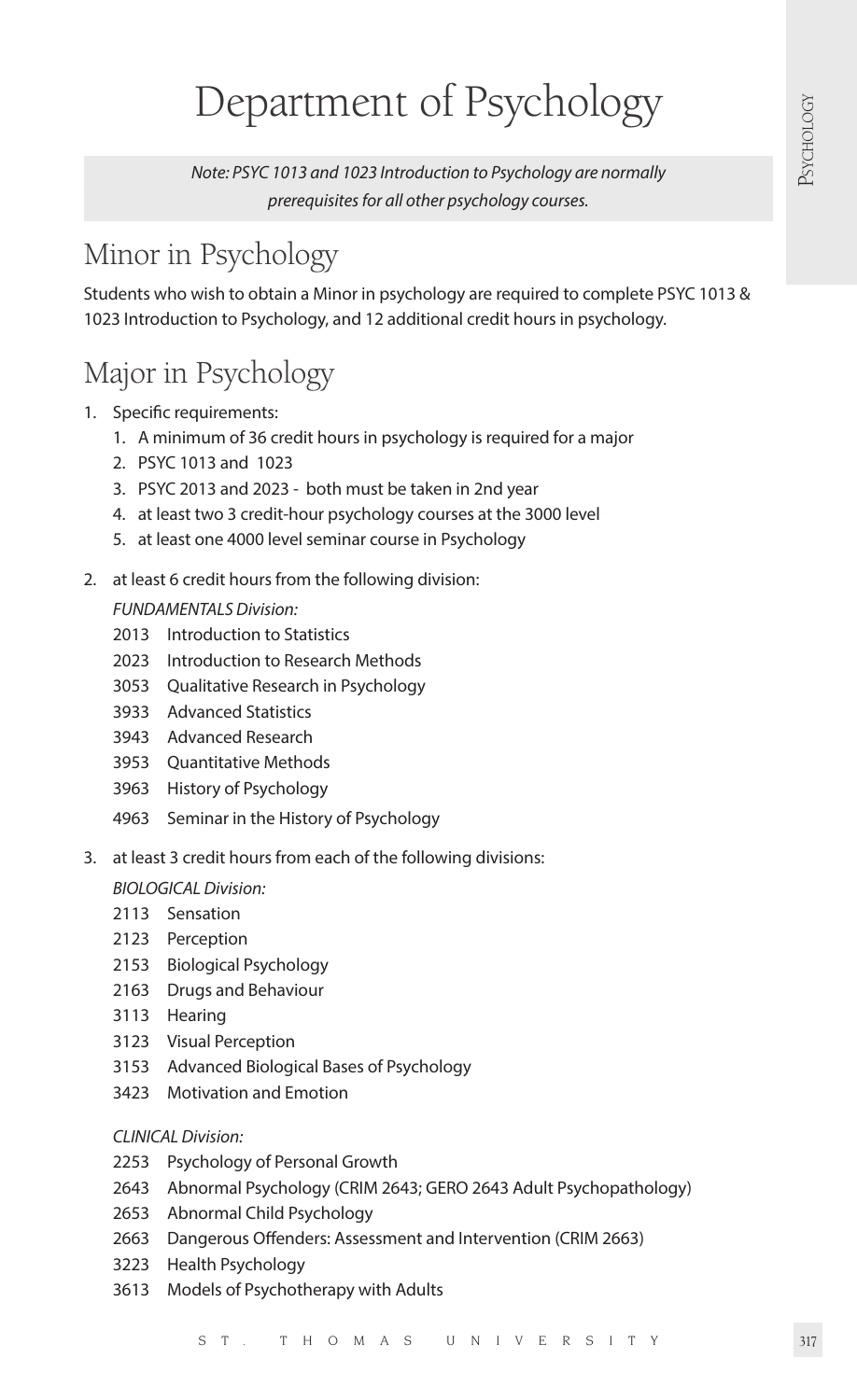- 3713 Madness and Medicine
- 3813 Psychological Testing and Assessment
- 4433 Seminar in Women and Mental Health (GEND 4433)
- 4453 Seminar in Stress and Health
- 4513 Seminar in Popular Psychology
- *DEVELOPMENTAL Division:*
- 2613 Physical and Emotional Development
- 2623 Cognitive and Social Development
- 2673 Adult Development and Aging (GERO 2673)
- 3623 Adolescent Development
- 3633 Children, Adolescents, and the Media
- 3733 Developmental Psycholinguistics
- 4623 Seminar in Developmental Psychology

#### *LEARNING & COGNITION Division:*

- 2143 Introduction to Linguistics I (ROML 2013)
- 2213 Principles of Learning
- 2233 Introduction to Psychology and the Law
- 2243 Introduction to Linguistics II (ROML 2023)
- 2263 Cognitive Psychology
- 2683 Psychology of Music
- 3213 Behaviour Modification
- 3273 Human Memory
- 4213 Seminar in Behaviour Management
- 4223 Seminar in Psychology and the Law
- 4243 Seminar in Behaviour Psychology
- 4263 Seminar in Cognitive Psychology

#### *SOCIAL & PERSONALITY Division:*

- 2183 Human Sexuality
- 2313 Personality Psychology
- 2413 Social Psychology (CRIM 2413)
- 2443 Environmental Psychology
- 3183 Sexuality and Diversity (GEND)
- 3413 Advanced Social Psychology
- 3433 Psychology of Social Influence
- 3523 Psychology of Gender and Gender Relations
- 3533 Introduction to Industrial and Organizational Psychology
- 4183 Seminar in Sexuality (GEND)
- 4253 Seminar in Psychology, the Internet, and the Digital World
- 4313 Seminar in Personality
- 4323 Seminar in Romantic Relationships
- 4413 Seminar in Prejudice and Discrimination
- 4423 Seminar in Social Psychology
- 4443 Seminar in Environmental Psychology
- 4483 Seminar in the Psychology of Women
- 4493 Seminar in the Psychology of Men and Masculinity
- 4533 Seminar in Industrial and Organizational Psychology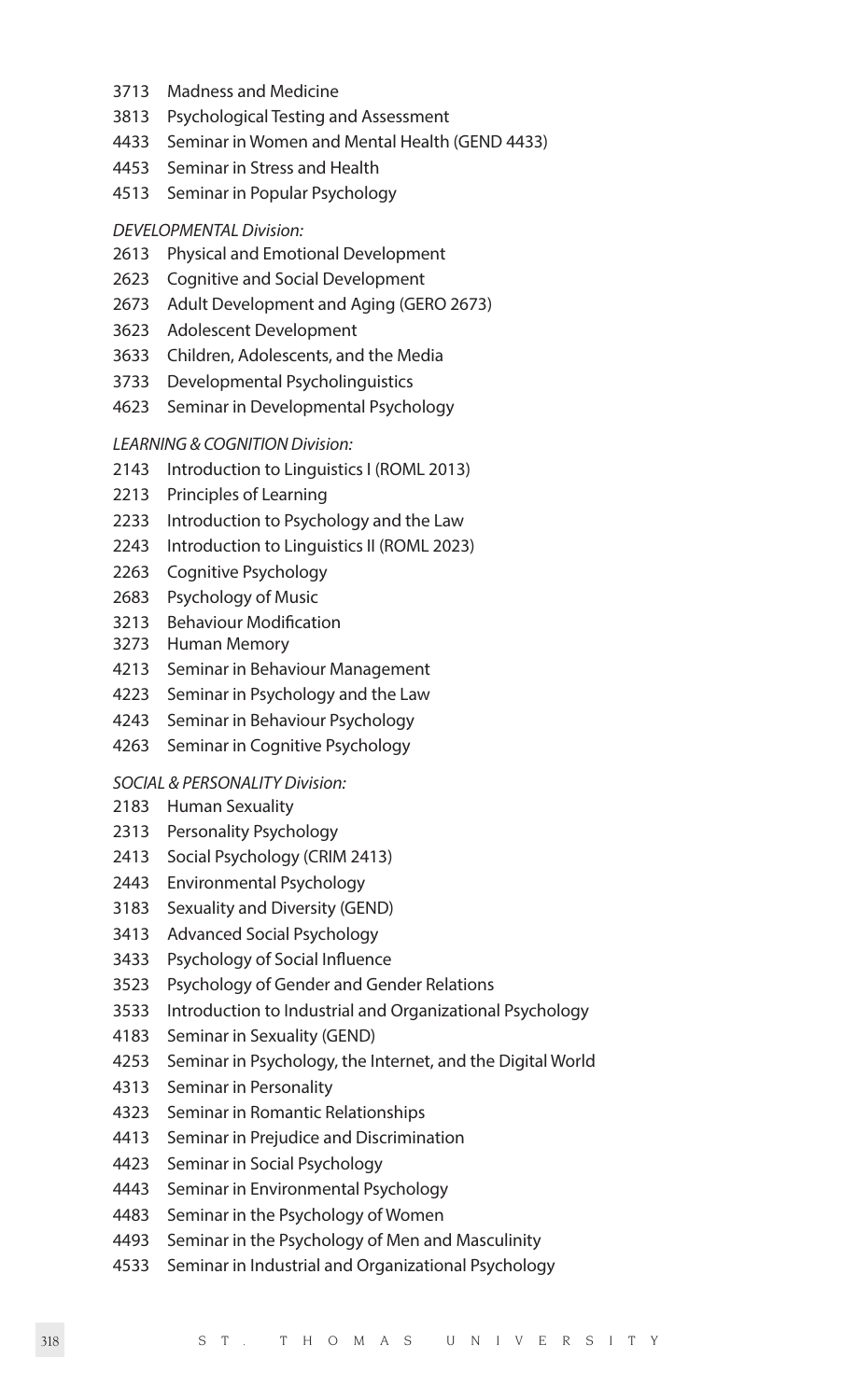4. The remaining credits can be taken from any of the courses offered by the Department including the following list:

2823, 2833, 2843 Special Topics 3823, 3833, 3843 Special Topics 4823, 4833, 4843 Special Topics: Seminar 4883 Independent Study

### Honours in Psychology

Students who are interested in pursuing graduate study in Psychology are advised to complete the Honours BA program. This program provides greater breadth and depth in the substantive and methodological areas of Psychology. Although not a requisite for advanced study in psychology, many universities strongly recommend the completion of an Honours degree and Honours thesis as an important part of preparation for graduate study in Psychology. In addition to meeting the general norms of the University for an Honours degree, students who wish to take the Honours B. A. program in Psychology must meet specific regulations of the Psychology Department.

The Department of Psychology offers courses leading to the BA (Honours) degree. Faculty can provide expertise in the substantive areas of cognition, neuropsychology, history of psychology, human development, child development, social psychology, social cognition, clinical psychology, personality, quantitative and qualitative methods, and psychometrics.

#### **1. Admission to Honours**

Students who wish to complete an Honours degree in Psychology normally apply to the Department Chair by January 31 of the academic year before one plans to begin the Honours program. At this time, students apply, in writing, describing their probable area of focus for the Honours thesis project. Usually, students accepted to the Psychology Honours program will have a cumulative GPA of 3.7 or higher for the last 60 credit hours (in all courses, including those taken in the Winter term in which they are applying). Given the workload of the Honours Program, students with a cumulative GPA lower than 3.7 are encouraged to seek the advice of the Department Chair before applying.

Successful applicants will normally meet the following criteria:

- a. completion of Psyc 1013 and Psyc 1023 (or their equivalents);
- b. completion of Psych 2013 and Psyc 2023 (or their equivalents), with a minimum grade of B and no grade lower than a C+ in any Psychology course;
- c. completion of Psyc 3933 and Psyc 3943 (or their equivalents), with a minimum grade of A- and no grade lower than a C+ in any Psychology course;
- d. indication of interest in pursuing a research-based graduate degree, or a career involving research skills, following graduation from St. Thomas University;
- e. indication that two or more full-time faculty members in the Psychology Department have expressed interest in supervising the student in a thesis project.

*Important: Students planning to apply to the Honours Program must discuss a course plan that adequately prepares them for the Honours thesis, and subsequent career goals, as early as possible in their program, with either the Department Chair or some other full-time faculty member.*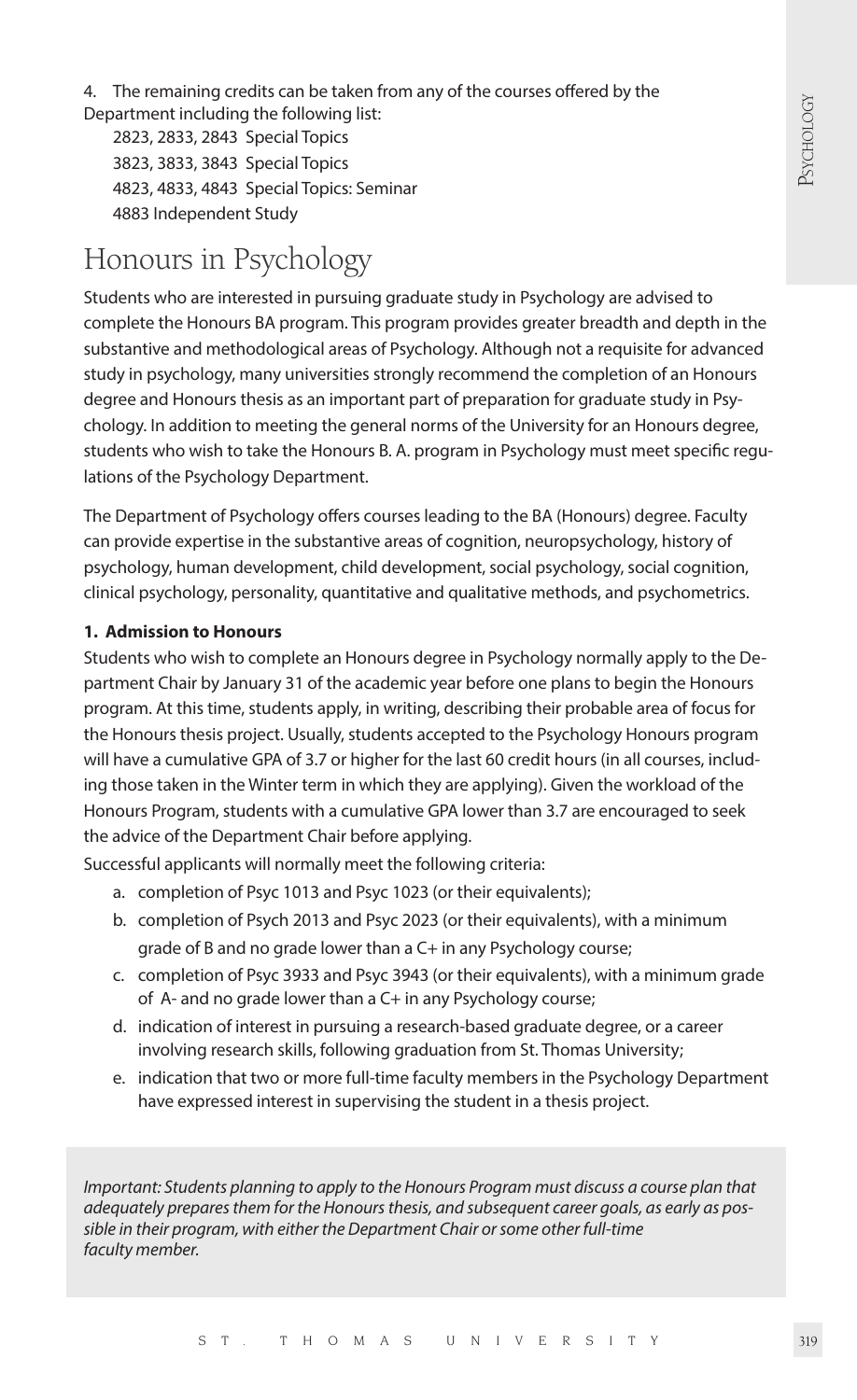#### **2. Sequence of Activities for Perspective Honours Students**

- i. Initial interview with full-time faculty members (in the Fall term or in January).
- ii. Letter to the Chair of Psychology by January 31st of the academic year before one plans to begin the Honours program, expressing interest in the Honours program. This letter should include: a) a description of your reasons for pursuing an Honours degree and your general areas of interest, b) indication that two or more full-time faculty members in the Psychology Department have expressed interest in supervising you in a thesis project, and c) a summer contact address and telephone number.
- iii. Pre-registration in PSYC 4996 (at the end of the academic year in which you applied to the Honours Program).
- iv. Notification of acceptance into the Honours Program will occur in the late Spring or early Summer. This notification will include the name of your Thesis Supervisor. On receiving the notification, students should contact their supervisor as soon as possible.

*Important note: It is recommended that students write the GRE (General Test) in April (registration deadline February) of their third or second-last academic year and the subject GRE (if necessary) in the Fall of their last academic year.*

#### **3. Thesis**

Students admitted to the Honours program are required to complete an Honours Thesis. Honours Thesis is an independent research project undertaken in collaboration with a fulltime Faculty Member who serves as Thesis Supervisor. Topic for Honours Thesis is developed in consultation with the Faculty Supervisor, and the research may employ quantitative and/ or qualitative methods. Honours students are required to present orally their completed thesis in Thesis Departmental colloquium. Thesis colloquium is typically held in April (exact dates vary from year to year).

#### **4. Program Requirements**

A. Specific requirements:

- i. a minimum of 54 credit hours in Psychology
- ii. PSYC 1013 and PYSC 1023
- iii. PSYC 2013 and 2023 (must both be taken before PSYC 3933 and PSYC 3943 and it is strongly recommended to be taken in 2nd year)
- iv. PSYC 3933 (Advanced Statistics)
- v. PSYC 3943 (Advanced Research)
- vi. PSYC 3963 (History of Psychology)

vii. PSYC 4996 (Honours Thesis)

- viii. at least one additional 3 credit hour Psychology course at the 3000 level
- ix. at least one additional 3 credit hour Psychology course at the 4000 level (in addition to the Honours Thesis)

#### B. At least 15 credit hours from the FUNDAMENTALS Division

C. At least 3 credit hours from each of the following divisions as outlined in the Major section: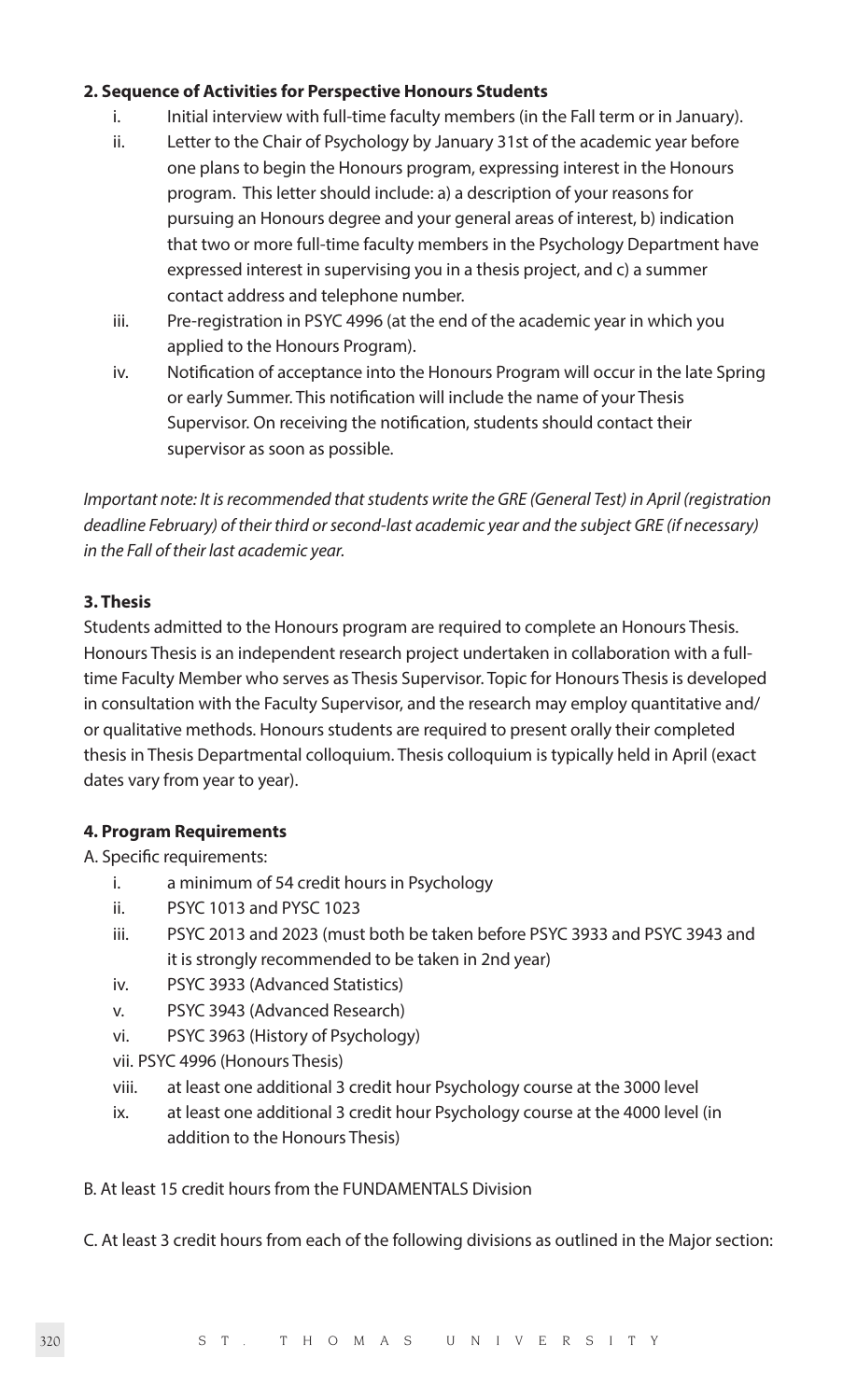BIOLOGICAL Division CLINICAL Division DEVELOPMENTAL Division LEARNING & COGNITION Division SOCIAL & PERSONALITY Division

Note: See the Major section for list of courses under each division

D. The remaining credits can be taken from any of the courses offered by the Department including the following list:

 2823, 2833, 2843 Special Topics 3823, 3833, 3843 Special Topics 4823, 4833, 4843 Special Topics: Seminar 4883 Independent Study

#### **5. Degree Requirements**

To be awarded the Honours degree in Psychology upon graduation, students must meet the following requirements:

- i. The program must include 54 credit hours in Psychology, and normally not more than 60 credit hours, including those specific course requirements outlined above.
- ii. In addition to grade requirements for admission to the Honours Program (students usually have a GPA of 3.7 or higher), students must obtain a cumulative grade point average of at least 3.00 (B) in all Psychology courses taken, normally with no grade lower than C+ in any Psychology course.

#### **PSYC-1013. Introduction to Psychology I**

This course will introduce a variety of topics within psychology. Topics to be covered include research methods, history of psychology, brain and behaviour, sensation and perception, learning, memory, and cognition.

#### **PSYC-1023. Introduction to Psychology II**

This course will introduce a variety of topics within psychology. Topics to be covered include research methods, developmental psychology, intelligence and creativity, personality, abnormal behaviour and therapy, social psychology, and applied topics.

#### **PSYC-2013. Introduction to Statistics**

This course focuses on statistics used by psychologists to describe and analyze research data. Course content will include a comprehensive coverage of descriptive statistics and an introduction to inferential statistics and hypothesis testing procedures. Students must take 2013 in their second year.

#### **PSYC-2023. Introduction to Research Methods**

This course focuses on methods used by psychologists to conduct research. Course content will include comprehensive coverage of the scientific method, the logic of experimental design, ethics, and report writing. In addition, students will be required to write research papers and may be asked to design and/or conduct their own research projects. Students must take 2023 in their second year.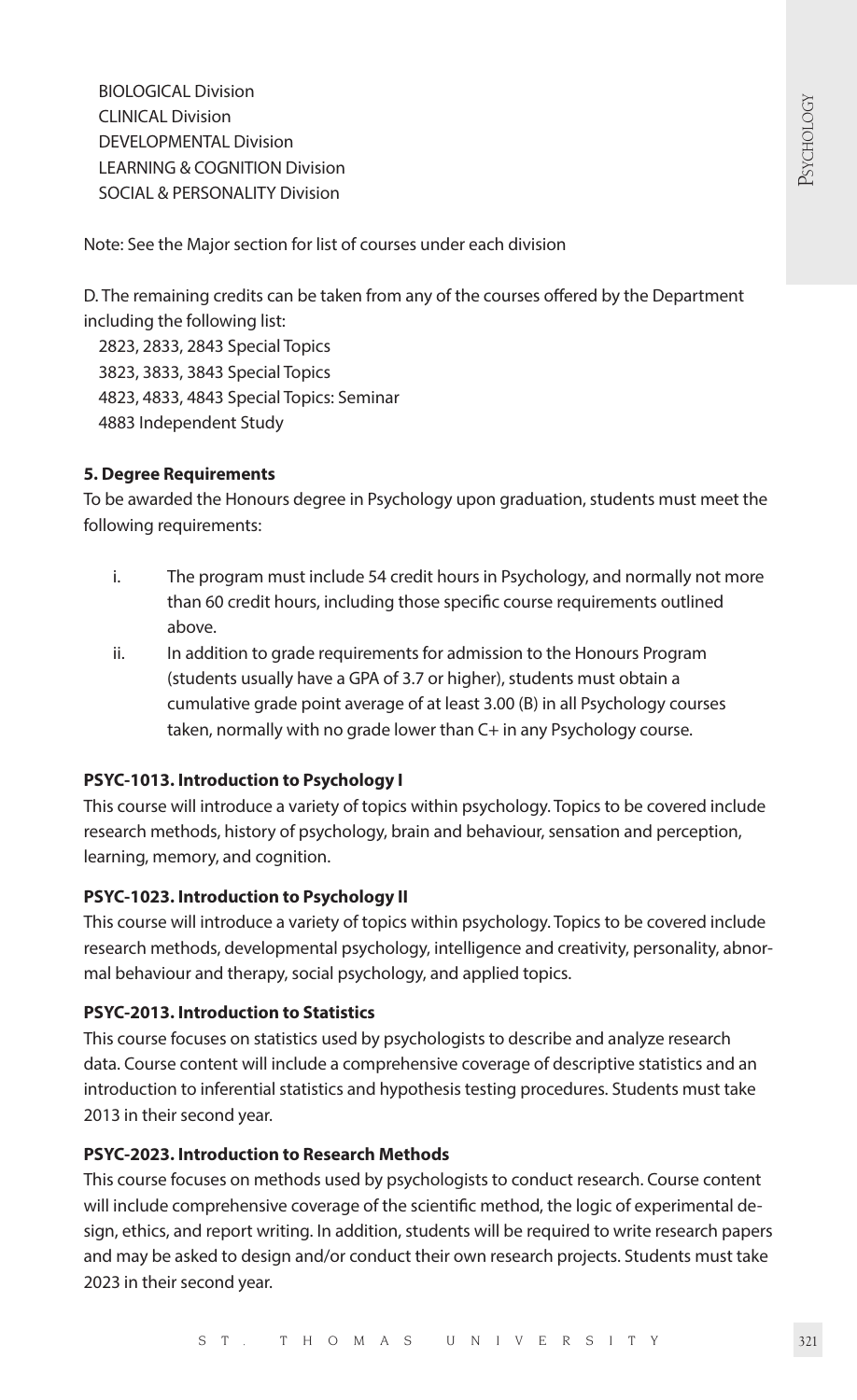#### **PSYC-2113. Sensation**

An introduction to the study of sensation. The emphasis will be on vision and hearing. The course will begin with an examination of the stimuli and the structure and function of the receptors. Other topics will include the psychophysical methods, sensory scaling, and a survey of data on several senses. These topics can be varied to suit the interests of the students.

#### **PSYC-2123. Perception**

An introduction to the study of human perception. Emphasis will be on vision but hearing will also be discussed. Topics will include the perception of form, pattern recognition, constancy, attention, and perceptual learning. Topics can be selected to meet the interests of the class.

#### **PSYC-2143. Introduction to Linguistics I (ROML 2013)**

Introduction to the scientific study of language and particularly to the terminology, theory and practice of linguistic analysis in phonetics (the study of the sounds of human language) and phonology (the study of sound patterns of human languages).

#### **PSYC-2153. Biological Psychology**

This course provides a general introduction to the physiological processes that underlie selected behaviours. Understanding of these biological processes is fundamental to many areas of psychology, including addictive behaviours and the relationship between stress and health.

#### **PSYC-2163. Drugs and Behaviour**

This course will examine the measurable effects of drugs on naturally occurring and experimentally-controlled behaviour. Drug action will be evaluated based on its effects on the nervous system and behaviour. Social issues of drug use, such as addiction and legalization, will be covered. The mechanisms involved in psychotherapeutic uses of drugs, including their immediate and long-term effects, will also be reviewed.

#### **PSYC-2183. Human Sexuality**

The course surveys topics in human sexuality that have attracted the attention of researchers and theorists from many different areas of psychology. Fundamental questions concerning the nature, development, and expression of human sexuality will be addressed along with specific issues of contemporary concern.

#### **PSYC-2213. Principles of Learning**

An introduction to the principles of respondent and operant conditioning. In addition to the basic learning paradigms, various conditioning phenomena such as reinforcement schedules, generalization, discrimination, stimulus control, positive reinforcement, and aversive control will be studied with reference to human and animal research.

#### **PSYC-2223. Psychology of Religion (RELG 2223)**

The examination of religious experience drawing from the classic approaches to psychology such as William James, Sigmund Freud, and Carl Jung, and their contemporary interpreters.

#### **PSYC-2233. Introduction to Psychology and the Law**

Psychology has a bearing on most aspects of the legal process. Increasingly, psychologists are being asked to share their knowledge with those in the judicial system. Topics may include: the reliability of eyewitness testimony, police interview techniques, the use of mug shots, and the use of line-up procedures.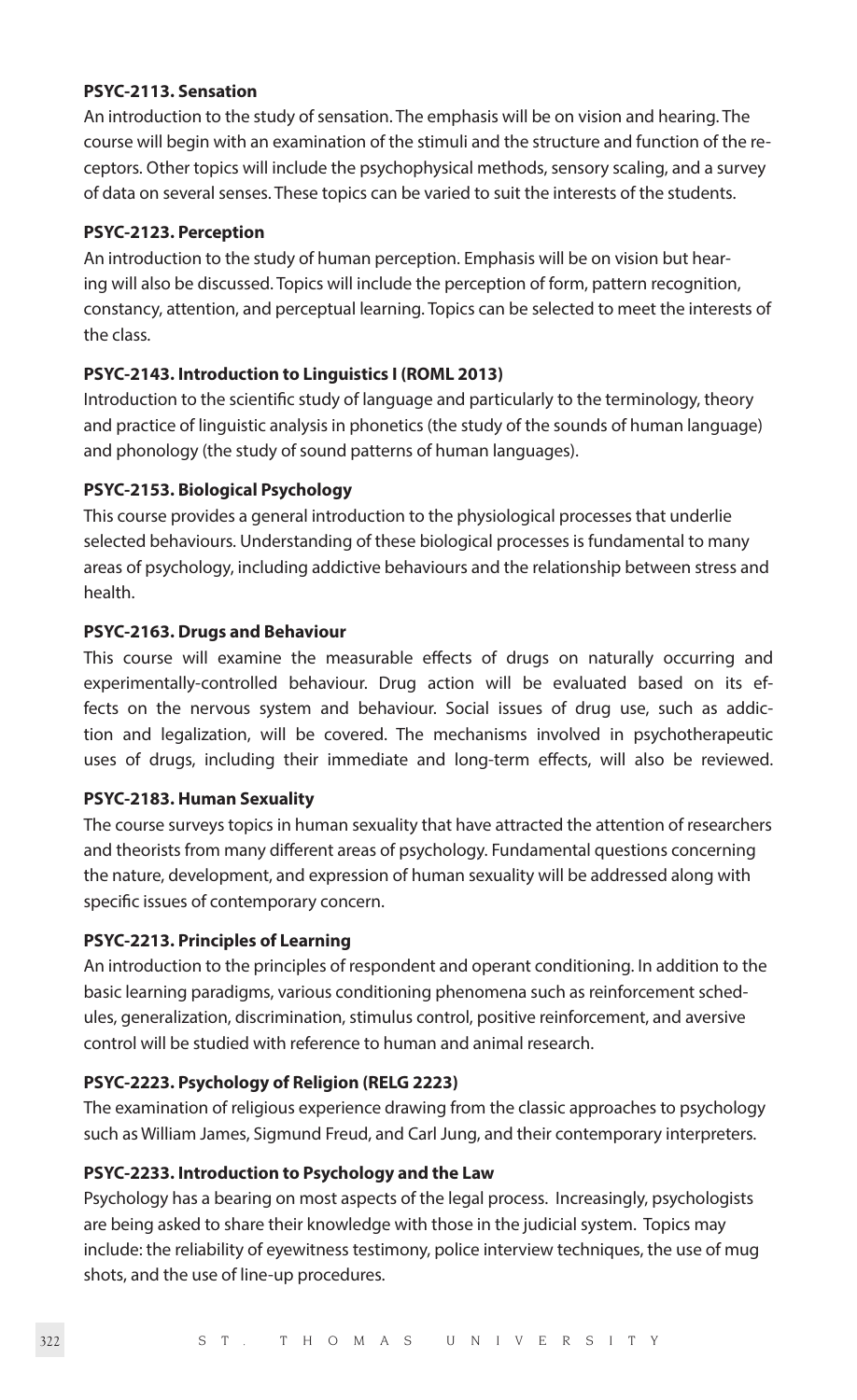#### **PSYC-2243. Introduction to Linguistics II (ROML 2023)**

Introduction to the scientific study of language and particularly to the terminology, theory and practice of linguistic analysis in morphology (the study of word structure), syntax (the study of phrase structure), and semantics (the study of meaning).

#### **PSYC-2253. Psychology of Personal Growth**

This course is concerned with the growth and development of a healthy person. Topics to be covered may include concepts of identity, authenticity, self-awareness, and happiness. Students will be encouraged to use psychological theory to develop a deeper understanding of themselves as healthy persons.

#### **PSYC-2263. Cognitive Psychology**

This course will introduce students to current theories of human mental processes and the methods used to study them. Topics may include attention, memory, language comprehension and production, concepts, imagery, judgment, decision-making, and problem solving.

#### **PSYC-2313. Personality Psychology**

Introduction to the nature, study, and conceptualization of personality. Historical and contemporary theoretical perspectives of personality will be critically examined, and applications will be discussed.

#### **PSYC-2413. Social Psychology (CRIM 2413)**

This course will review a variety of topics within social psychology including social cognition and social perception, attitudes and attitude change, understanding the self, interpersonal attraction, persuasion, conformity, prejudice, aggression, and altruism.

#### **PSYC-2443. Environmental Psychology (ENVS)**

This course will provide an introduction to the broad area of environmental psychology. In addition to covering the psychology of climate change, action, and sustainability, this course will survey such topics as the built and natural environments, environmental perception and cognition, personality and the environment, personal space and crowding, place attachment, as well as residential and urban environmental psychology.

#### **PSYC-2613. Physical and Emotional Development**

This course will cover various aspects of development including prenatal development, physical development from birth through puberty, motor development, emotional development, and the development of a sense of self and identity.

#### **PSYC-2623. Cognitive and Social Development**

This course will cover age-related changes in language and cognition as well as the development of gender roles and schemas, moral development, peer relations, and the influence of such factors as families and the media.

#### **PSYC-2643. Abnormal Psychology (CRIM 2643 / GERO 2643 Adult Psychopathology)**

This course examines issues in the diagnosis and treatment of the most common psychological disorders in adulthood. Students are introduced to the history of psychopathology, from primitive to modern times, which traces the development of biological, psychodynamic, behavioural, cognitive, and sociocultural models of abnormality. Possible topics include: anxiety disorders, mood disorders, schizophrenia, and personality disorders.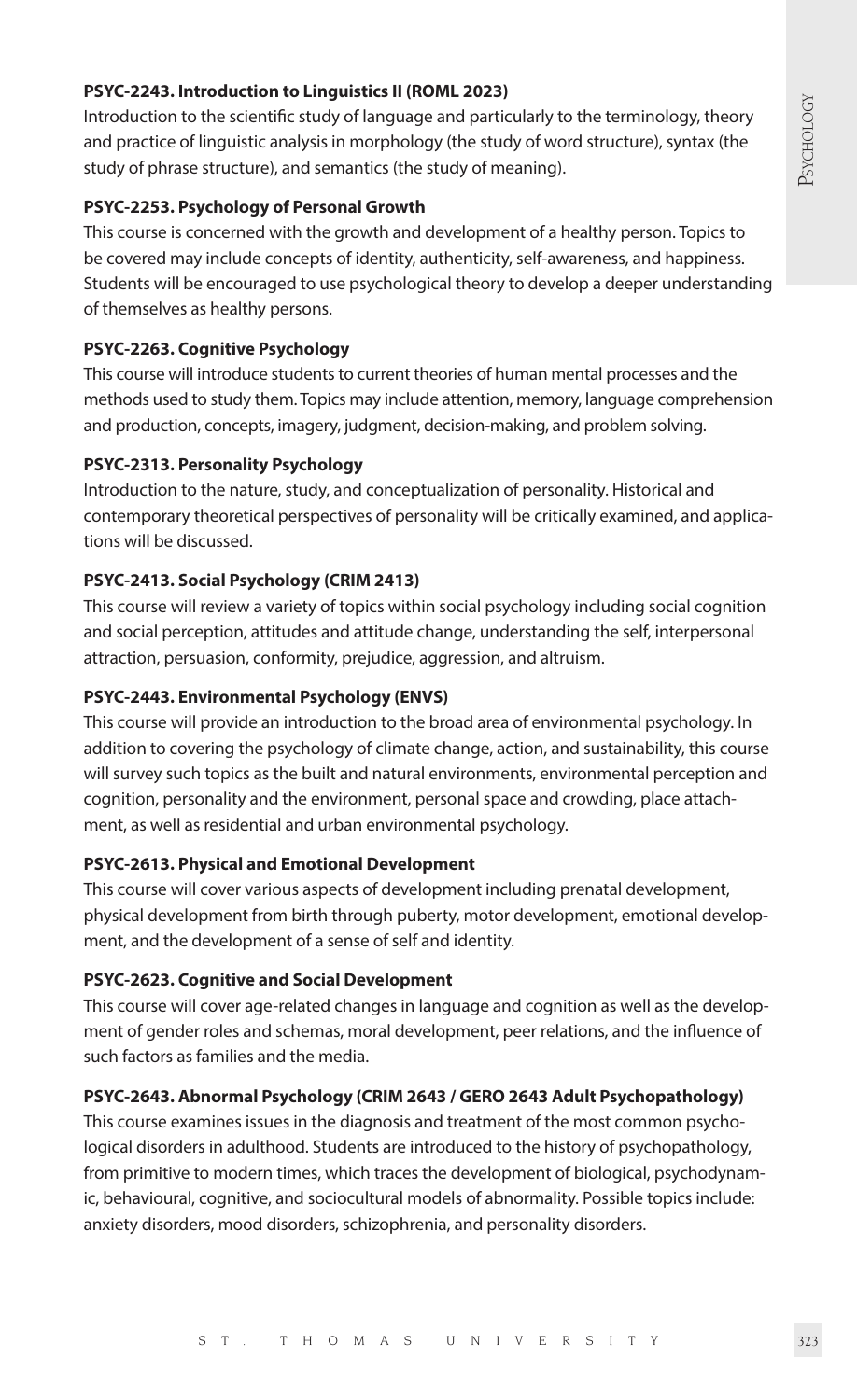#### **PSYC-2653. Abnormal Child Psychology**

This course examines issues in the diagnosis and treatment of the most common psychological disorders of childhood and adolescence, with a primary focus on children. Following a consideration of different psychological approaches to etiology and treatment, the course examines a broad range of psychological problems. Topics may include mental retardation, pervasive developmental disorders, attention deficit/hyperactivity disorder, learning disorders, conduct problems, and child abuse and neglect.

#### **PSYC-2663. Dangerous Offenders: Assessment and Intervention (CRIM 2663)**

The course will examine the psychology of criminal behaviour. Topics covered include theories of criminal behaviour, assessment and classification of offenders, prediction of criminal behaviour, and rehabilitation and treatment of offenders.

#### **PSYC-2673. Adult Development and Aging (GERO 2673)**

The course provides an introduction to psychological aspects of aging faced by middle- and old-aged persons as they adapt to life events. Topics of study include: demographical studies, theories and models of aging, psychological assessment of elderly persons, personality in adulthood, changes in vision and audition, memory processing, learning, and intellectual functioning.

#### **PSYC-2683. Psychology of Music**

This course is an introduction to the study of music from the perspective of psychology. Emphasis will be on how people experience, understand, and create music. Possible topics include: meaning and emotion in music; music and the brain; music and language; listening to, performing, and learning music; musical exceptionalities. Prerequisites: PSYC 1013 and PSYC 1023.

#### **PSYC-2823/2833/2843. Special Topics**

The content of this course changes from year to year to reflect the special strengths of faculty and the particular needs of students.

#### **PSYC-3053. Qualitative Research in Psychology**

This course explores ways of generating knowledge in psychology through the interpretation of talk and text. Whereas much research in psychology is rooted in quantitative methods (e.g., involving statistics), this course explores ways of developing knowledge using qualitative methods (e.g., involving interviews or focus groups). Through this course, students will gain hands-on training in asking research questions, developing interview guides, conducting research interviews, and analysis according to three traditions: thematic analysis, grounded theory, and discourse analysis. Prerequisite: Psyc 2023 or permission of the instructor.

#### **PSYC-3113. Hearing**

This course will examine the many facets of hearing. The purpose is to expand upon some of the topics covered in PSYC 2113 (Sensation). Topics may include mapping the auditory cortical fields, the coding of sound, and plasticity, learning, and cognition. Prerequisites: PSYC 2023 & 2113, or permission of the instructor.

#### **PSYC-3123. Visual Perception**

This course will examine the many facets of visual perception. The purpose is to expand upon some of the topics covered in Sensation and Perception. Topics may include approaches to perception, perceptual organization and the computation of image and motion. Prerequisites: PSYCH 2023, 2113 or permission of the instructor.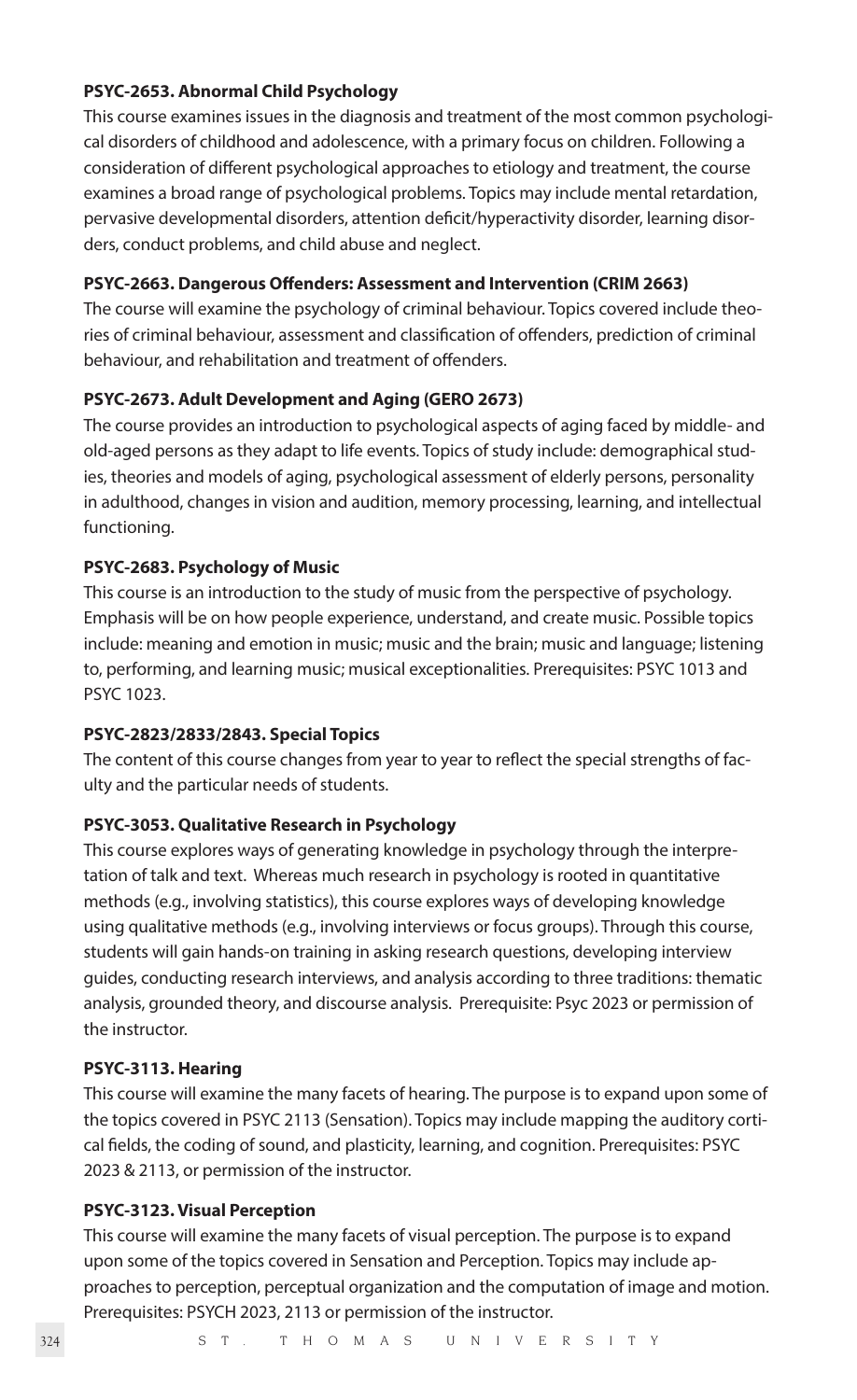#### **PSYC-3153. Advanced Biological Bases of Psychology**

This course continues the exploration of the biological basis of behaviour. The material covered in this course is relevant to many areas of psychology. The course content will build directly from PSYC 2153 and cover biological bases of language, and sensation and perception, learning and memory, psychological disorders, and sleep and consciousness. Prerequisite: PSYC 2153.

#### **PSYC-3183. Sexuality and Diversity (GEND)**

This course will encourage students to critically examine the diverse factors that contribute to how sexuality is conceptualised and represented. Multiple perspectives, including cultural, psychosocial, and biological, will be considered. Possible topics include sexual orientation, varieties in sexual development and expression, attraction, and psychological perspectives on sex as a commodity. Prerequisites: PSYC 2183

#### **PSYC-3213. Behaviour Modification**

A survey of the application of principles of respondent and operant conditioning derived from laboratory and clinical settings. Behavioural and cognitive-behavioural research on the use of these principles in various settings (e.g., home, schools, institutions) will be discussed. Prerequisite: PSYC 2213.

#### **PSYC-3223. Health Psychology**

This course will review a variety of topics within health psychology, including stress, coping and health, pain, chronic illness, the physician-patient relationship, and health care, as well as the impact of various behaviours such as smoking, drinking, and exercise on health status.

#### **PSYC-3273. Human Memory**

This course will examine theories of human memory and information processing with emphasis on contemporary research in the field. Topics to be covered include short-term memory and long-term memory, encoding and retrieval processes, forgetting, implicit memory, amnesia, autobiographical memory, and memory across the lifespan. Prerequisite: PSYC 2263 or permission of the instructor.

#### **PSYC-3413. Advanced Social Psychology**

This course provides exposure to major current issues in the study of social behaviour. Prerequisite: PSYC 2413

#### **PSYC-3423. Motivation and Emotion**

This course is intended as a general introduction to the properties and determinants of motivated behaviours and emotional states. Topics include physiology of motivational systems (e.g. hunger, thirst), the role of cognition in emotion, and the structure and mechanisms of emotion. Prerequisite: PSYC 2023.

#### **PSYC-3433. Psychology of Social Influence**

This course presents a review of psychological theory and research relating to the interplay between personal and social factors in the context of social influence. Fundamental theories and processes related to social influence, such as compliance, obedience, and the role of cognitive processes in social influence, will be covered. Specific topics, such as social norms, authority, media, cults, the role of moods in influence, and resisting social influence, may be considered. Prerequisite: PSYC 2413.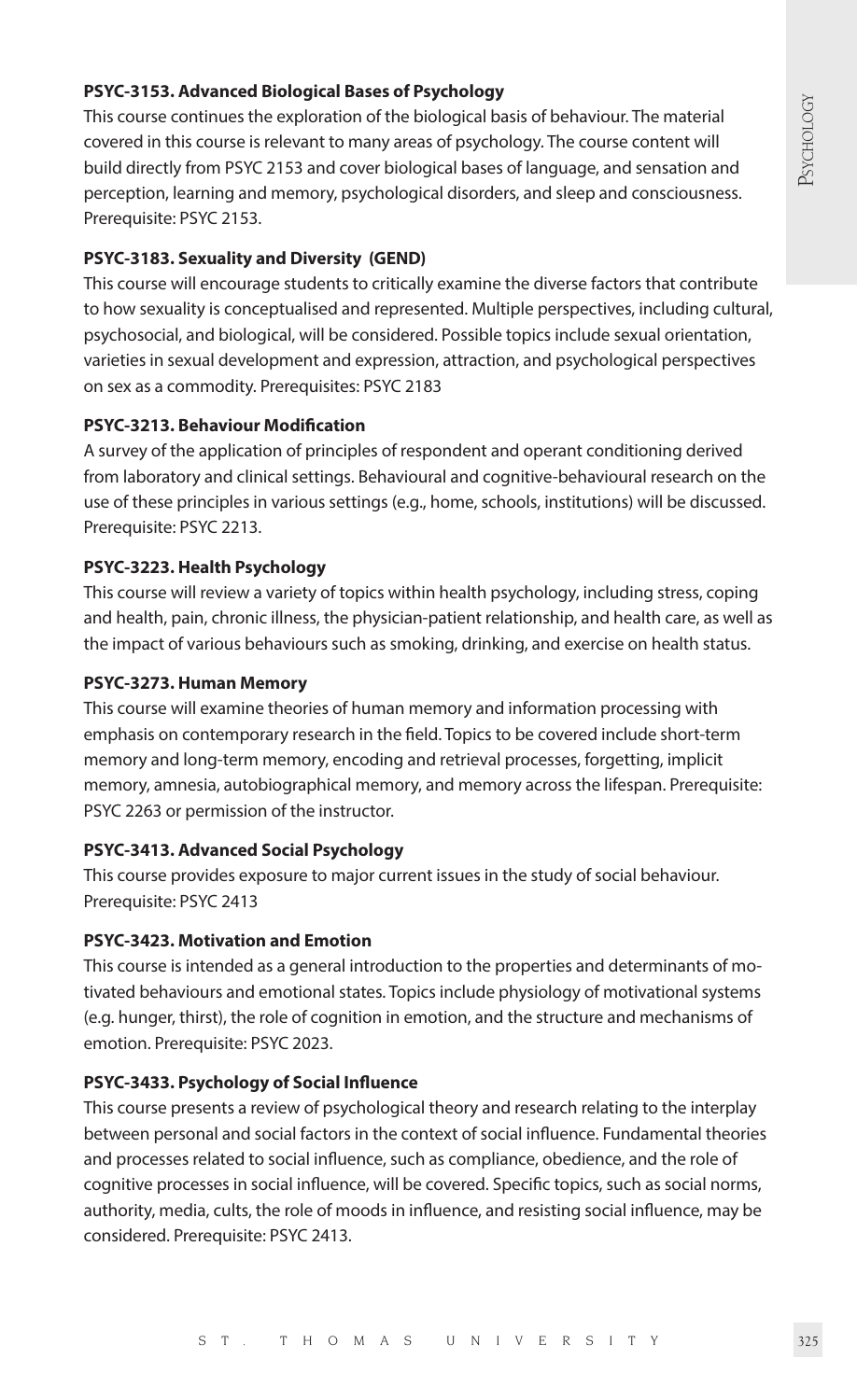#### **PSYC-3523. Psychology of Gender and Gender Relations**

An introduction to contemporary issues related to differences in the experience and behaviour of females and males. Prerequisite: PSYC 2023 or permission of the instructor.

#### **PSYC-3533. Introduction to Industrial and Organizational Psychology (BUSI 3513)**

Industrial and Organizational (I/O) Psychology is an area of psychology focused on acquiring and applying knowledge of human behaviour in work contexts. In this course students will be introduced to the theories, methods, findings, and applications of industrial and organizational psychology. A comprehensive list of I/O topics will be covered using lectures, readings, class activities and assignments. Prerequisites: PSYC 2013 and 2023, or permission of the instructor.

#### **PSYC-3613. Models of Psychotherapy with Adults**

A survey of the principles and theories of counselling and psychotherapy, especially as methods of facilitating individual change. Major attention will be given to the various theories and the theoretical behaviour systems on which they are based. Attention will also be given to the goals, techniques, and the philosophy and concepts of each theory. Prerequisite: PSYC 2643.

#### **PSYC-3623. Adolescent Development**

A study of the developmental changes which mark human behaviour during the second decade of life. Physiological, intellectual, emotional, and social aspects of these changes will be explored from an ontogenic point of view. Factors affecting assumptions of sex roles will be considered. Prerequisites: PSYC 2613 and 2623, or permission of the instructor.

#### **PSYC-3633. Children, Adolescents, and the Media**

Canadian children and adolescents spend on average two to three hours per day in front of some kind of screen (including computers, video games, and televisions). This course critically examines how media use affects children and adolescents' mental health as well as their cognitive, emotional, and social development. Topics may include the media's effects on children and adolescents' violent behaviour, substance abuse, gender stereotyping, sexuality, body image, consumerism, and the potential benefits of the media. Prerequisites: PSYC 2613 and PSYC 2623.

#### **PSYC-3673. Challenges to Adult Development and Aging (GERO 3673)**

The course investigates both normal and abnormal influences that pose challenges to the individual and social functioning of middle-aged and older adults. Topics of study include such relatively common events and transitions as menopause, retirement, relocation, loss of spouse, caring for an ailing parent or spouse, as well as such pathological changes as depression, substance abuse, terminal illness, and dementia. Emphasis is placed on changes in response to these influences and on the individual's coping strategies. Prerequisite: PSYC 2673.

#### **PSYC-3713. Madness and Medicine**

This course examines the medicalization of madness and its social, scientific, and political significance. The basic tenets of the biomedical approach to abnormality will be reviewed along with the psychiatric classification system of mental disorders. In addition to considering the therapeutic efficacy and scientific merit of this approach, the course will also explore the sociopolitical dimensions of madness and psychiatry's links to the pharmaceutical and insurance industries. Prerequisite: PSYC 2643 Abnormal Psychology or permission of the instructor.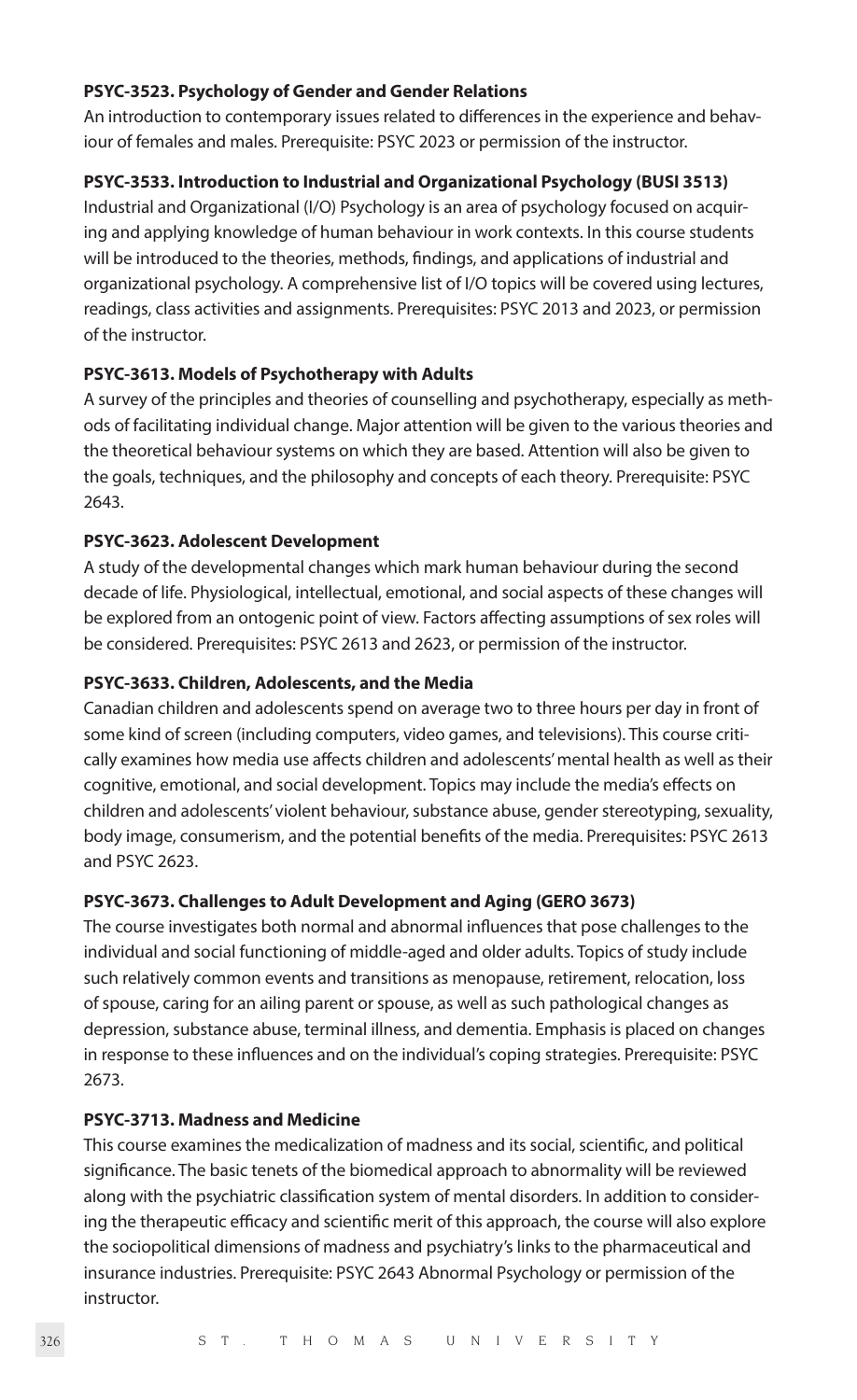#### **PSYC-3733. Developmental Psycholinguistics**

This course examines current theories and research on the development of language in children. Topics may include the nature of language, the biological basis of language development, the development of different components of language (phonology, semantics, syntax, pragmatics), language development in special populations, and childhood bilingualism. Prerequisites: PSYC 2613 and 2623, or permission of the instructor.

#### **PSYC-3813. Psychological Testing and Assessment**

This course is intended as a general introduction to psychological testing and assessment. The primary objective is to familiarize students with the main varieties of psychological tests together with the theoretical rationale behind their development. Special attention will be given to evaluating the strengths and weaknesses of assessment procedures. Consideration will be given to ethical questions involved in testing, as well as technical issues in test construction. Prerequisite: PSYC 2013 and 2023.

#### **PSYC-3823/3833/3843. Special Topics**

The content of this course changes from year to year to reflect the special strengths of faculty and the particular needs of students.

#### **PSYC-3933. Advanced Statistics**

This course focuses on advanced statistical procedures for analyzing psychological data. Topics covered include analysis of variance, post hoc multiple comparisons, correlation, and regression. Prerequisite: PSYC 2013 and 2023.

#### **PSYC-3943. Advanced Research**

This course is designed to prepare students for writing an Honours thesis and for overall participation in the Honours program. The course will focus primarily on the written and presentational aspects of a psychological research project, the peer review process, and on various ethical considerations when conducting a study. Discussion of various experimental and non-experimental methods will be embedded within the primary course content. Prerequisites: PSYC 2013, PSYC 2023, and PSYC 3933.

#### **PSYC-3953. Quantitative Methods**

This course elaborates and extends the statistical procedures covered in PSYC 3933. Topics may include univariate and multivariate analyses of variance for different research designs, single and multiple correlations, as well as various regression procedures. Prerequisites: PSYC 2013 and 3933, or a full-credit course in statistics.

#### **PSYC-3963. History of Psychology**

This course is a general introduction to the history of psychology. We will explore some of the intellectual, social, and institutional reasons that psychology emerged when and where it did. Areas to be investigated include Wundt's contributions, functionalism, and behaviourism. Special attention will be given to the late 19th and early 20th centuries, because decisions were made then that affect us even today. Prerequisites: PSYC 2013 and 2023 or permission of the instructor.

#### **PSYC-3973. Introduction to Narrative and Narrative Analysis (SCWK)**

Framed around three key approaches to narrative this course will provide students with the basis on which to develop their understanding of narrative and their skills in narrative analysis. The three approaches are: the narrative study of lives; the narrative analysis of texts; and, the analysis of narrative dynamics. Through these approaches students will be introduced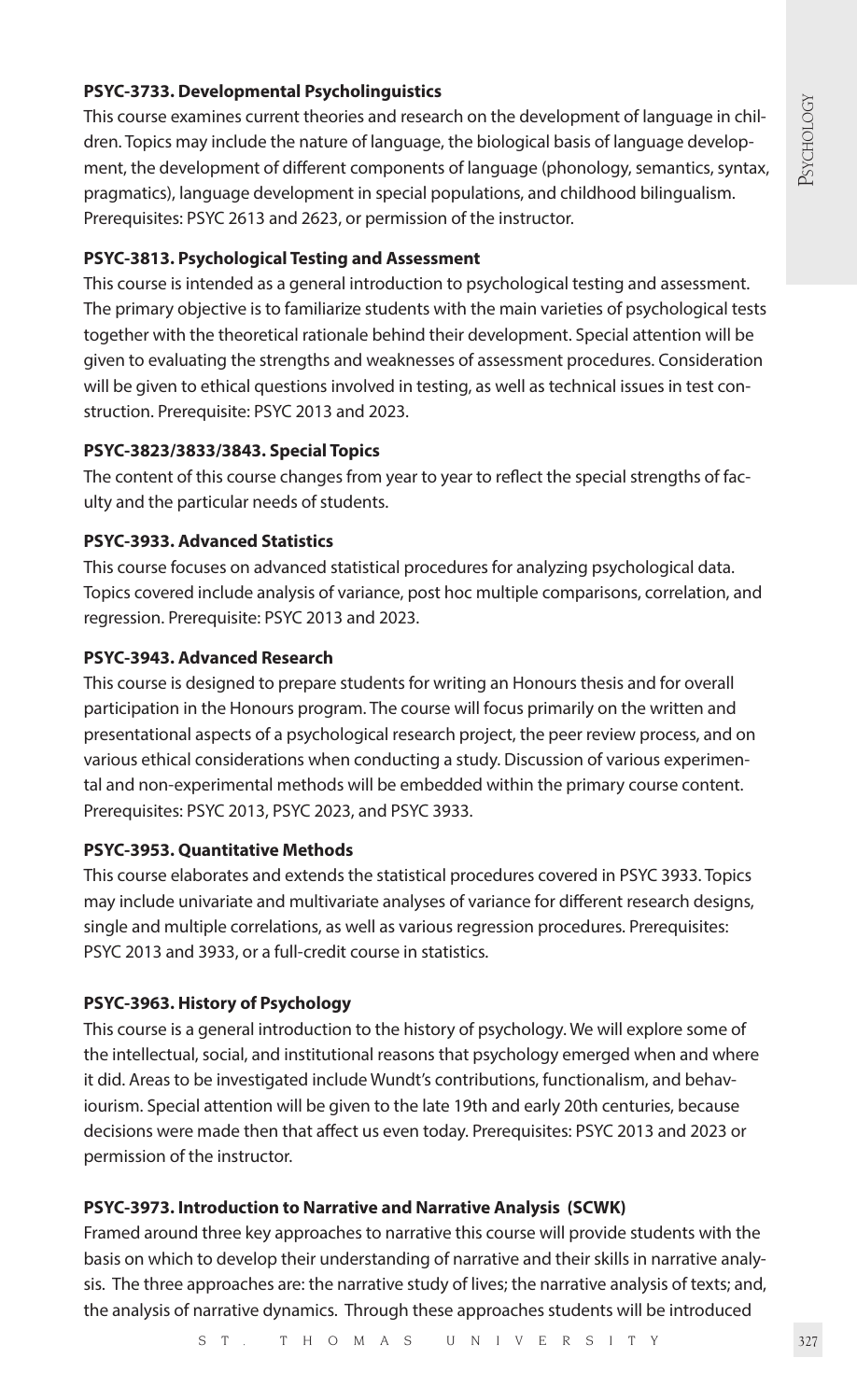to the work of key narrative thinkers. The course, in content and delivery, reflects the interdisciplinary nature of narrative.

#### **PSYC-4183. Seminar in Sexuality (GEND)**

This seminar focuses on advanced exploration of the area of human sexuality. The course will critically examine scholarly constructions and representations of sexuality via class discussions and presentations of research in the field of sexuality. Possible topics include sexual identities, sexual pleasure, constructions of sexuality knowledge, and media and sexuality. Prerequisites: PSYC 2023 and 2183, or permission of the instructor

#### **PSYC-4213. Seminar in Behaviour Management**

This course deals with the application of behavioural and cognitive-behavioural principles to areas of self-management and client management. The focus will be on applications of behavioural and cognitive- behavioural techniques to improve the quality of life and to manage behaviour. Prerequisites: PSYC 2013, 2023, and 2213, or permission of the instructor.

#### **PSYC-4223. Seminar in Psychology and the Law**

Psychological science impacts on most aspects of the legal process and psychologists are increasingly being asked to participate by providing knowledge to this system. This seminar course examines the application of psychological science to the justice system. Topics may include reliability of eyewitness testimony, repressed memories and the courts, children as eyewitnesses, psychological disorders and their effects on witness reliability. Prerequisites: PSYC 2013, 2023 and 2233, or permission of the instructor.

#### **PSYC-4243. Seminar in Behaviour Psychology**

A detailed examination of the assumptions, theory, and research in behavioural and cognitive-behavioural psychology. Prerequisite: PSYC 2013, 2023 and 2213, or permission of the instructor.

#### **PSYC-4253. Psychology, the Internet, and the Digital World**

This course examines the psychological interface between the individual and the Internet. This course may explore such issues as online relationship development and cybersex, selfpresentation and impression formation, cyberbullying, Internet addiction, virtual reality and virtual societies, website design and effect, Big Data, health informatics, tele-health, and online technology in education. The emphasis will be on a broad understanding of how people understand, experience, and use the Internet while being affected by it. Pre-requisites: Psychology 2013, 2023, or permission of the instructor.

#### **PSYC-4263. Seminar in Cognitive Psychology**

Advanced exploration of theoretical and empirical work in one or more areas of cognitive psychology. Prerequisites: PSYC 2013, 2023 and 2263, or permission of the instructor.

#### **PSYC-4313. Seminar in Personality**

Advanced exploration of theoretical and empirical work in one or more areas of personality psychology. Topics of discussion may include: personality across the lifespan, normal versus abnormal personality traits, biological approaches to the study of personality, prediction of stress, and the use of personality in the workplace. Prerequisite: PSYC 2313, or permission of the instructor.

#### **PSYC-4323. Seminar in Romantic Relationships**

This course focuses on the lifecycle of romantic relationships – from initial attraction and the development of an attachment, to growth and maintenance of the relationship, to conflict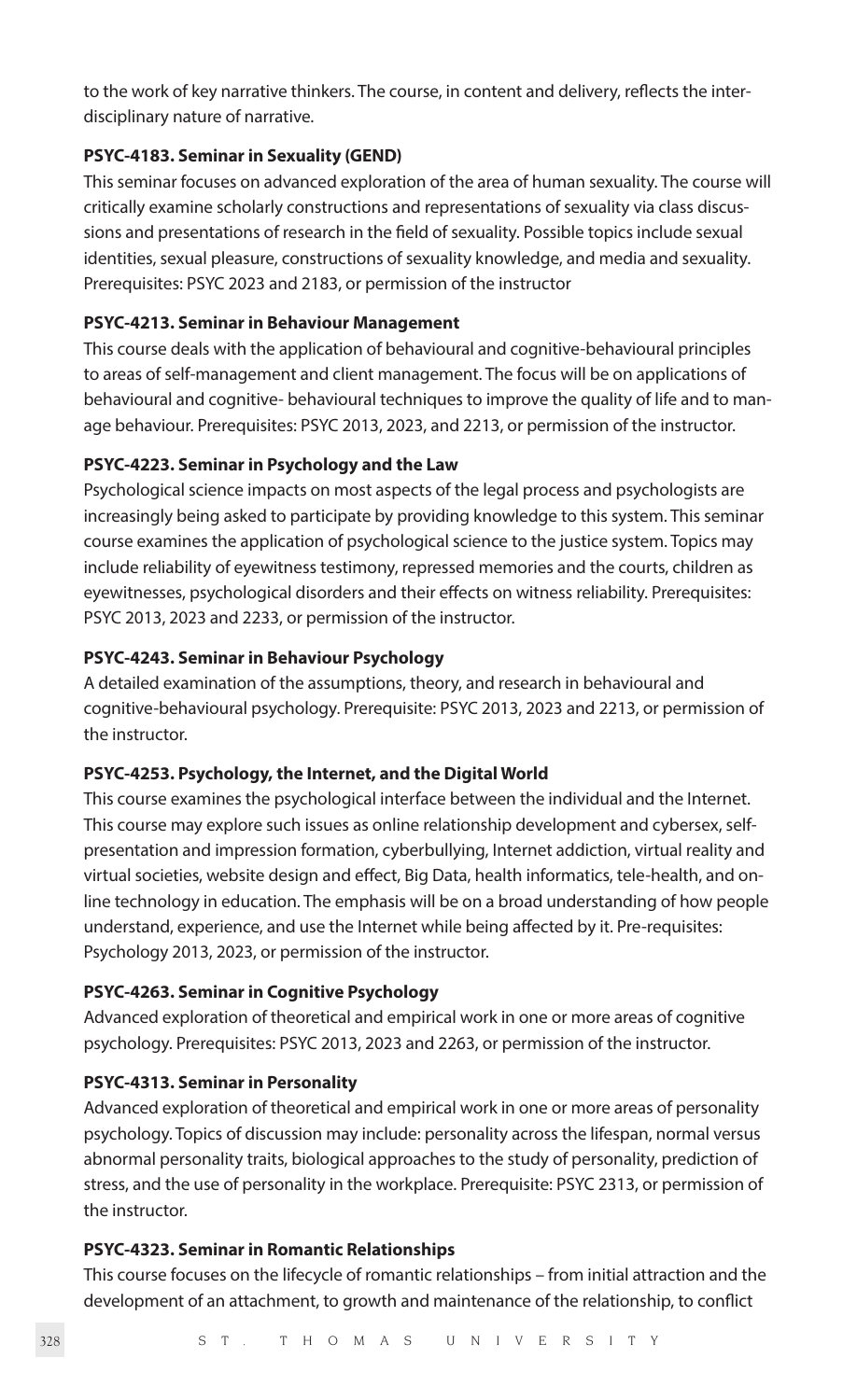and even dissolution. A social psychology perspective will be adopted, with an emphasis on understanding the basic processes involved in interpersonal relations. Classes will be heavily oriented toward discussing, presenting, and evaluating research in the field. Prerequisites: PSYC 2023 and 2413, or permission of the instructor.

#### **PSYC-4413. Seminar in Prejudice and Discrimination**

A seminar course dealing with some of the dynamics of prejudice and discrimination. The topics include the development of prejudice, the prejudiced personality, and societal efforts to cope with the problems of prejudice. While the main focus will be on North America, some consideration will be given to material derived from other societies. Prerequisites: PSYC 2013, 2023, 2413 and 2423, or permission of the instructor.

#### **PSYC-4423. Seminar in Social Psychology**

Exploration of theoretical and empirical work in one or more areas of social psychology. Prerequisites: PSYC 2013, 2023 and 2413, or permission of the instructor.

#### **PSYC-4433. Seminar in Women and Mental Health (GEND 4433)**

This course will review and critically examine the theory and research in the area of women's mental health. Developed from a feminist perspective, this course will explore women's and girls' experiences of mental health and distress, and the ways in which these experiences have been conceptualized in clinical psychology. Topics include gender and the social determinants of health, problems prevalent among women (e.g., depression, eating disorders, personality disorders), and feminist approaches to intervention. Prerequisite: PSYC 2643, or permission of the instructor.

#### **PSYC-4443. Seminar in Environmental Psychology (ENVS)**

Building upon PSYC 2443 Environmental Psychology, this seminar explores in greater detail the contributions psychology can make to the resolution of a broad range of environmental crises. The course will examine key values, attitudes, and behaviours that would support a sustainable future, and the contributions that psychology can make to the promotion of a sustainable future. Prerequisite: PSYC 2013 and 2023 or permission of the instructor.

#### **PSYC-4453. Seminar in Stress and Health**

This seminar focuses on an advanced understanding of stress and health. Students will be exposed to the theories, research methods, and findings related to stress, as well as the relationship of stress to health and health behaviour, and coping. Topics may include the measurement of stress and health, as well as academic, workplace, and relationship stress. Other topics may be explored. This course will focus on the biopsychosocial aspects of stress and health. Prerequisites: Psychology 2013, 2023, or permission of the instructor.

#### **PSYC-4483. Seminar in the Psychology of Women**

This course is designed to examine women's experiences and the treatment of women in psychological research, theory, and applied practice from a feminist perspective. This will involve analyzing psychological concepts of women and gender, examining the impact of our culture on our understanding of womanhood and femininity, reflecting on our own experiences, developing critical thinking skills, and understanding the diversity of women. Topics may include feminist approaches to research, stereotypes, sexuality, childhood, violence against women, and women and health. Prerequisite: PSYC 2013 and 2023, or permission of the instructor.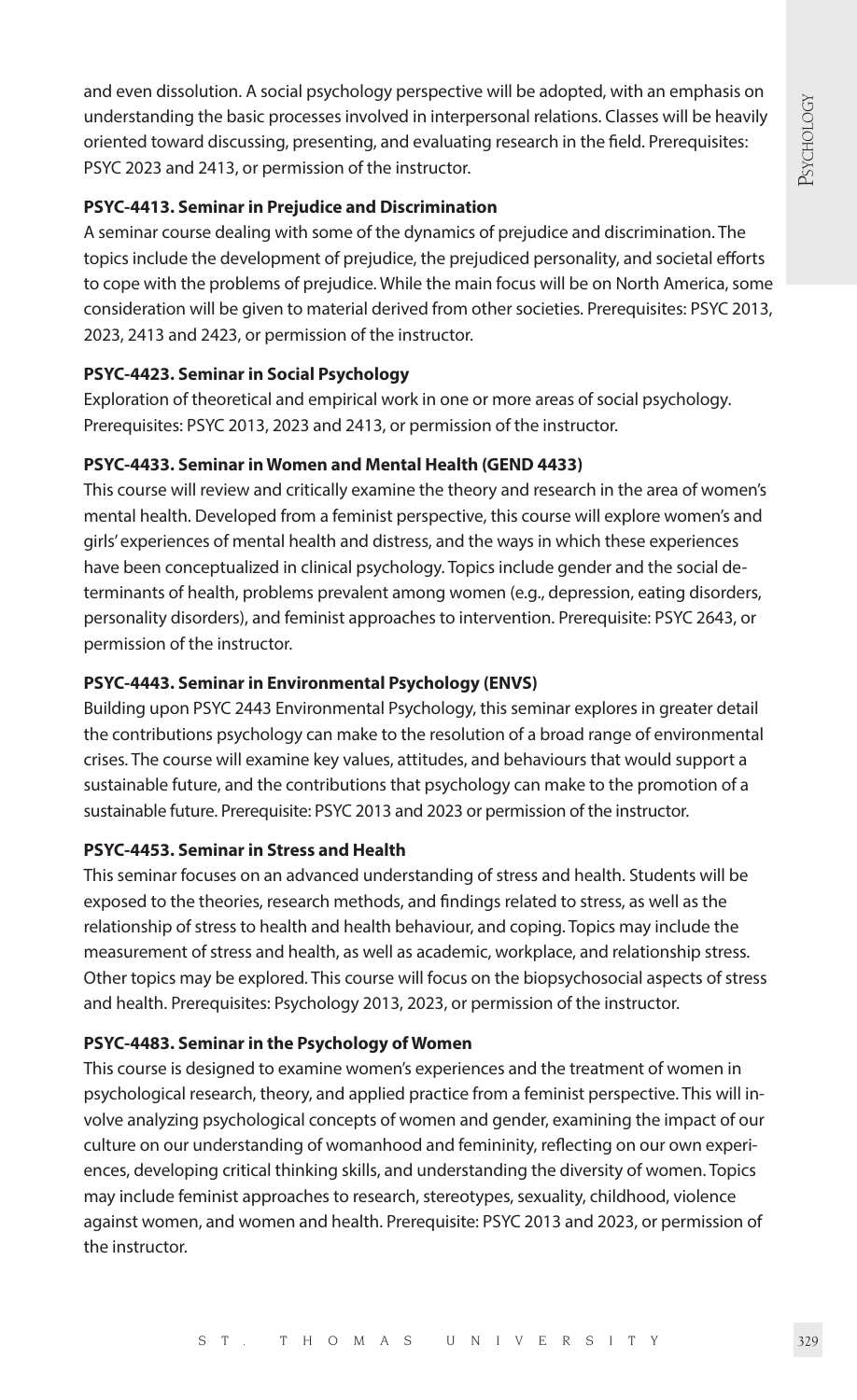#### **PSYC-4493. Seminar in the Psychology of Men and Masculinity**

This course critically explores the contemporary male and masculine roles in 21st century society. The course is designed to acquaint students with current understandings of men from the psychological perspective and to help students better understand themselves or a male in their lives. Topics may include father-son relationships, mother-son relationships, fathering, relationships with men, relationships with women, husbanding, emotional expressiveness, aggression and war, sexuality, gender differences, work, solitude, sports, and rites of passage. No prerequisite.

#### **PSYC-4513. Seminar in Popular Psychology**

This course examines the development and contemporary significance of popular psychology. Topics may include the social origins of popular psychology; such 18th and 19th century psychological movements as mesmerism, phrenology, and spiritualism; and such contemporary forms of popular psychology as self-help books, talk shows, and support groups. Students will be encouraged to evaluate critically the current popularization of psychology and to explore the relationship between popular and academic psychology. Prerequisite: PSYC 3963 is recommended prior to taking this course.

#### **PSYC-4533. Seminar in Industrial and Organizational Psychology**

This course is intended for students who wish to engage in an advanced exploration of one or more issues in Industrial/Organizational (I/O) Psychology. The focus of this course will be on exposing students to the research and applied practices of I/O Psychologists. The specific topics that will be covered in the course will be decided in consultation with the instructor. Prerequisite: 3533 or permission of the instructor.

#### **PSYC-4623. Seminar in Developmental Psychology**

A critical examination of methods used by psychology in its search for the laws which mark human development. A study of topics and issues being investigated in developmental psychology in the cognitive, affective, social, and linguistic domains. Examination of the current views on the construction of gender concepts and roles. Prerequisites: PSYC 2013, 2023, 2613, and 2623, or permission of the instructor.

#### **PSYC-4823/4833/4843. Special Topics: Seminar**

The content of this course changes from year to year to reflect the special strengths of faculty and the particular needs of students. Prerequisites: PSYC 2013 and 2023, or permission of the instructor.

#### **PSYC-4873. Identification and Remediation of Learning Disabilities**

Attention will be given to familiarization with methods of assessment, theories of origin, and remedial programs for learning-disabled children. Prerequisites: PSYC 2013 and PSYC 2023, or permission of the instructor.

#### **PSYC-4883. Independent Study**

A course of independent study under supervision of the Psychology Department which affords the student the opportunity to pursue an in-depth study of an area of interest through special reading or research projects. Arrangements may be made by agreements with members of the staff and approval of the Chair. 6 or 3 credit hours, depending upon the project. Prerequisites: PSYC 2013 and 2023, or permission of the instructor.